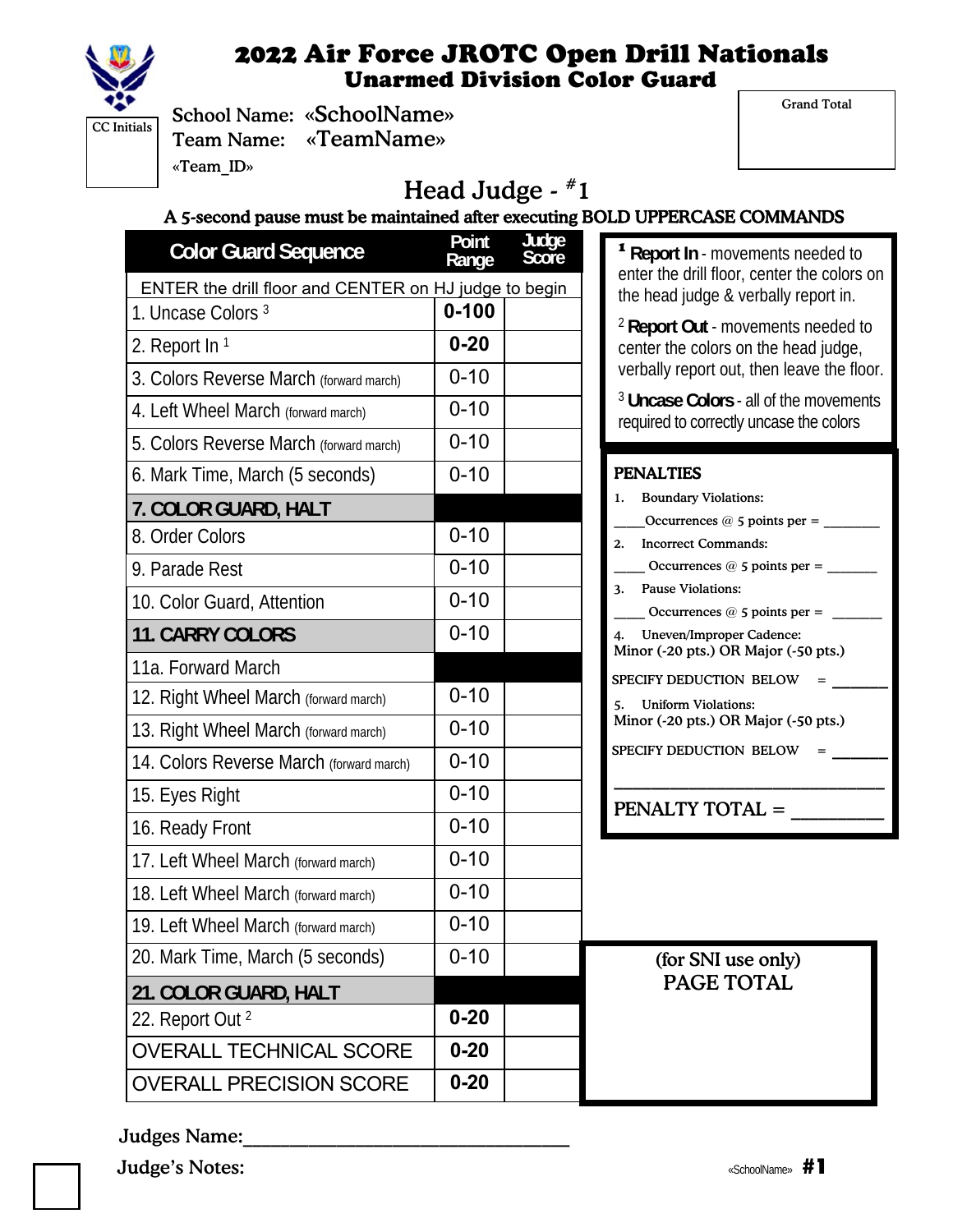

School Name: «SchoolName» Team Name: «TeamName» «Team\_ID»

# Judge - #2

### A 5-second pause must be maintained after executing BOLD UPPERCASE COMMANDS

| <b>Color Guard Sequence</b>                           | Point<br>Range | Judge<br>Score | <sup>1</sup> Report In - mo                      |
|-------------------------------------------------------|----------------|----------------|--------------------------------------------------|
| ENTER the drill floor and CENTER on HJ judge to begin |                |                | enter the drill floo<br>the head judge &         |
| 1. Uncase Colors 3                                    | $0 - 100$      |                | <sup>2</sup> Report Out - m                      |
| 2. Report In 1                                        | $0 - 20$       |                | center the colors                                |
| 3. Colors Reverse March (forward march)               | $0 - 10$       |                | verbally report or                               |
| 4. Left Wheel March (forward march)                   | $0 - 10$       |                | <sup>3</sup> Uncase Colors<br>required to correc |
| 5. Colors Reverse March (forward march)               | $0 - 10$       |                |                                                  |
| 6. Mark Time, March (5 seconds)                       | $0 - 10$       |                |                                                  |
| 7. COLOR GUARD, HALT                                  |                |                |                                                  |
| 8. Order Colors                                       | $0 - 10$       |                |                                                  |
| 9. Parade Rest                                        | $0 - 10$       |                |                                                  |
| 10. Color Guard, Attention                            | $0 - 10$       |                |                                                  |
| <b>11. CARRY COLORS</b>                               | $0 - 10$       |                |                                                  |
| 11a. Forward March                                    |                |                |                                                  |
| 12. Right Wheel March (forward march)                 | $0 - 10$       |                |                                                  |
| 13. Right Wheel March (forward march)                 | $0 - 10$       |                |                                                  |
| 14. Colors Reverse March (forward march)              | $0 - 10$       |                |                                                  |
| 15. Eyes Right                                        | $0 - 10$       |                |                                                  |
| 16. Ready Front                                       | $0 - 10$       |                |                                                  |
| 17. Left Wheel March (forward march)                  | $0 - 10$       |                |                                                  |
| 18. Left Wheel March (forward march)                  | $0 - 10$       |                |                                                  |
| 19. Left Wheel March (forward march)                  | $0 - 10$       |                | (for SNI                                         |
| 20. Mark Time, March (5 seconds)                      | $0 - 10$       |                | PAGE <sup>®</sup>                                |
| 21. COLOR GUARD, HALT                                 |                |                |                                                  |
| 22. Report Out 2                                      | $0 - 20$       |                |                                                  |
| <b>OVERALL TECHNICAL SCORE</b>                        | $0 - 20$       |                |                                                  |
| <b>OVERALL PRECISION SCORE</b>                        | $0 - 20$       |                |                                                  |
|                                                       |                |                |                                                  |

wements needed to or, center the colors on & verbally report in.

novements needed to on the head judge, ut, then leave the floor.

**s** - all of the movements tly uncase the colors

> use only) **TOTAL**

Judges Name: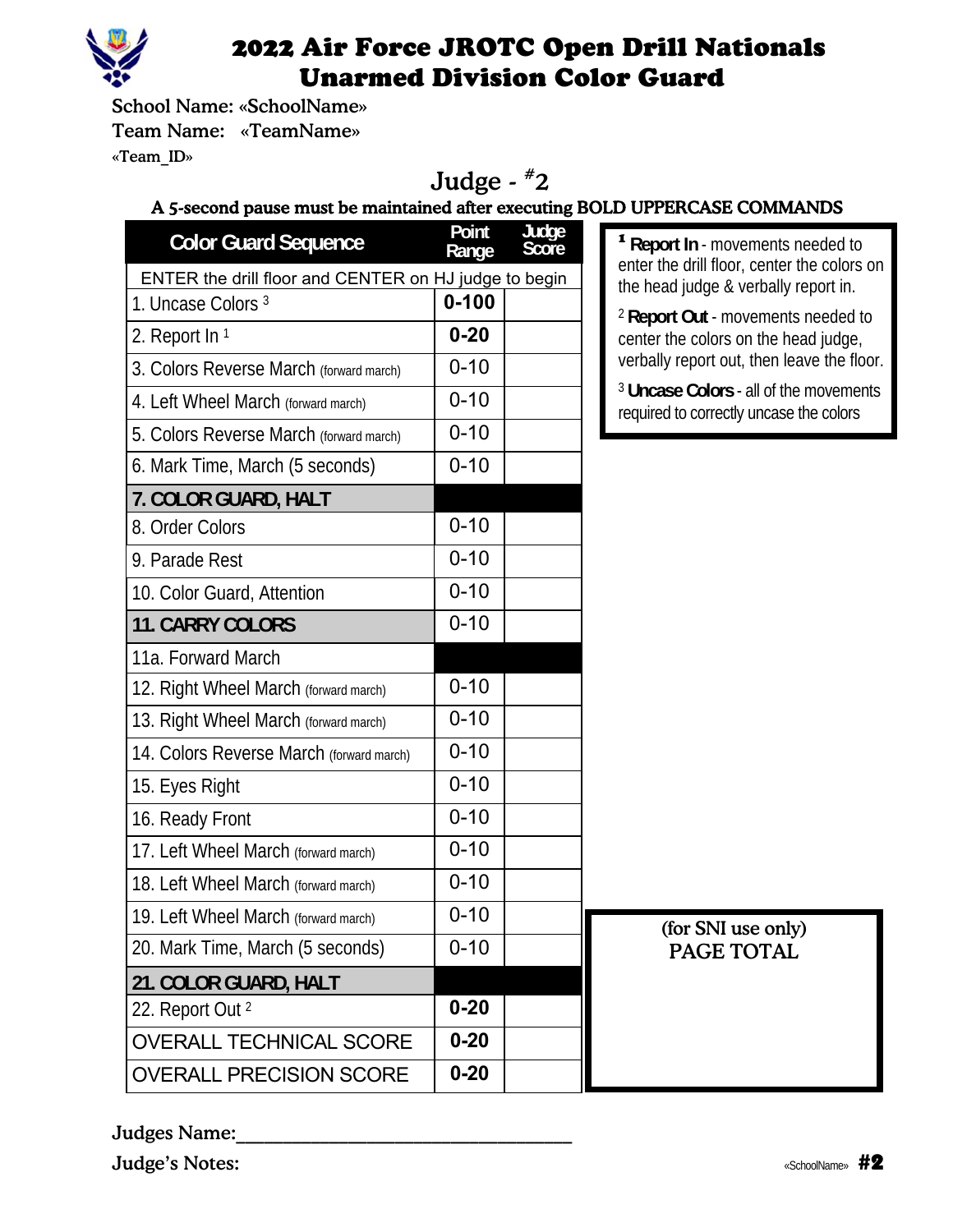

School Name: «SchoolName» Team Name: «TeamName» «Team\_ID»

# Judge - #3

### A 5-second pause must be maintained after executing BOLD UPPERCASE COMMANDS

| <b>Color Guard Sequence</b>                           | Point<br>Range | Judge<br>Score | $1$ Report In - m                              |
|-------------------------------------------------------|----------------|----------------|------------------------------------------------|
| ENTER the drill floor and CENTER on HJ judge to begin |                |                | enter the drill flo<br>the head judge          |
| 1. Uncase Colors 3                                    | $0 - 100$      |                | <sup>2</sup> Report Out -                      |
| 2. Report In 1                                        | $0 - 20$       |                | center the color                               |
| 3. Colors Reverse March (forward march)               | $0 - 10$       |                | verbally report                                |
| 4. Left Wheel March (forward march)                   | $0 - 10$       |                | <sup>3</sup> Uncase Color<br>required to corre |
| 5. Colors Reverse March (forward march)               | $0 - 10$       |                |                                                |
| 6. Mark Time, March (5 seconds)                       | $0 - 10$       |                |                                                |
| 7. COLOR GUARD, HALT                                  |                |                |                                                |
| 8. Order Colors                                       | $0 - 10$       |                |                                                |
| 9. Parade Rest                                        | $0 - 10$       |                |                                                |
| 10. Color Guard, Attention                            | $0 - 10$       |                |                                                |
| <b>11. CARRY COLORS</b>                               | $0 - 10$       |                |                                                |
| 11a. Forward March                                    |                |                |                                                |
| 12. Right Wheel March (forward march)                 | $0 - 10$       |                |                                                |
| 13. Right Wheel March (forward march)                 | $0 - 10$       |                |                                                |
| 14. Colors Reverse March (forward march)              | $0 - 10$       |                |                                                |
| 15. Eyes Right                                        | $0 - 10$       |                |                                                |
| 16. Ready Front                                       | $0 - 10$       |                |                                                |
| 17. Left Wheel March (forward march)                  | $0 - 10$       |                |                                                |
| 18. Left Wheel March (forward march)                  | $0 - 10$       |                |                                                |
| 19. Left Wheel March (forward march)                  | 0-10           |                | (for SN)                                       |
| 20. Mark Time, March (5 seconds)                      | $0 - 10$       |                | <b>PAGE</b>                                    |
| 21. COLOR GUARD, HALT                                 |                |                |                                                |
| 22. Report Out <sup>2</sup>                           | $0 - 20$       |                |                                                |
| <b>OVERALL TECHNICAL SCORE</b>                        | $0 - 20$       |                |                                                |
| <b>OVERALL PRECISION SCORE</b>                        | $0 - 20$       |                |                                                |
|                                                       |                |                |                                                |

**novements needed to** oor, center the colors on & verbally report in.

movements needed to s on the head judge, out, then leave the floor.

**Incase 2** all of the movements ctly uncase the colors

> I use only) **TOTAL**

#### Judges Name: